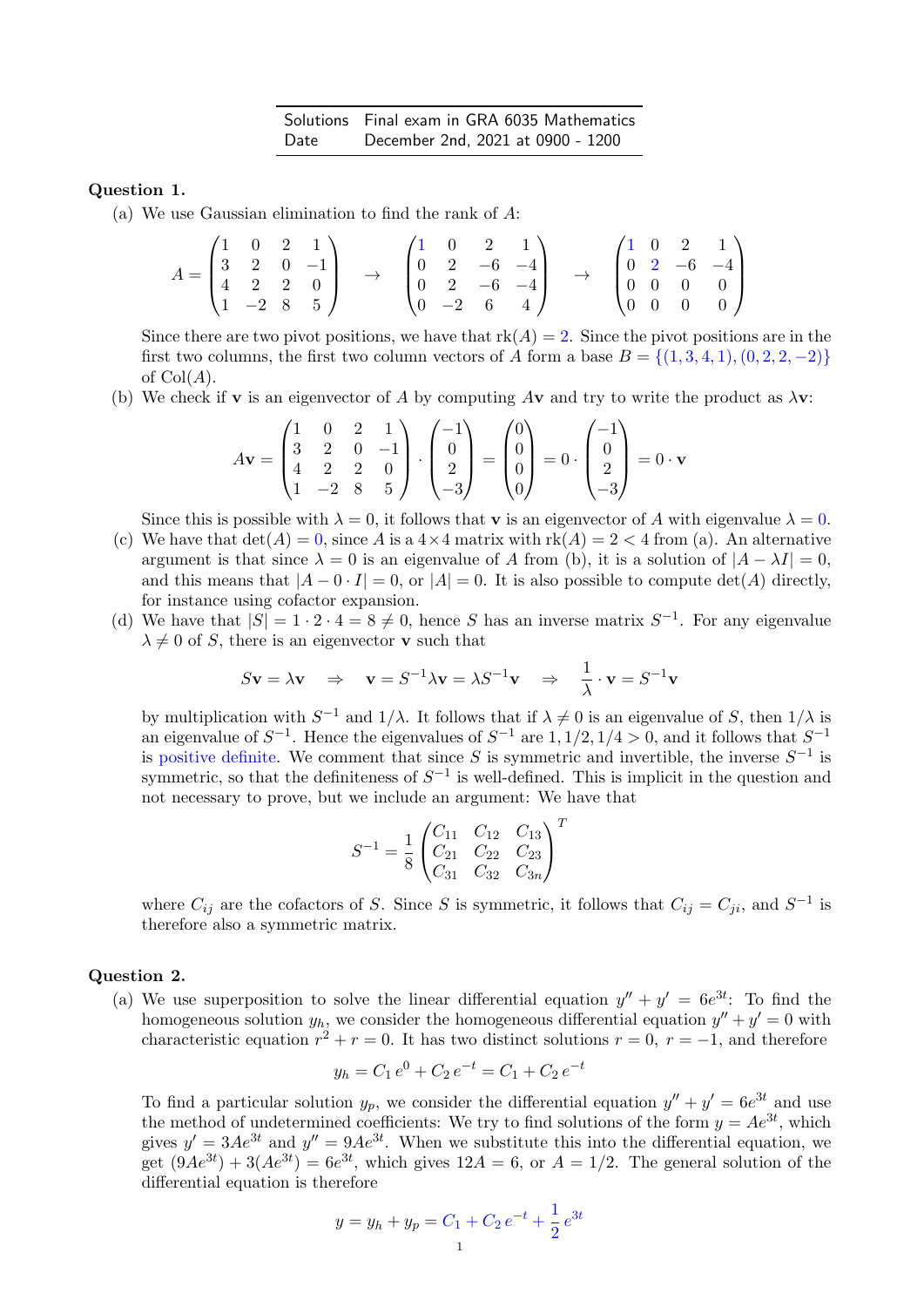(b) The differential equation  $t(y'-y) = y$  can be written  $y'-y = y/t$ , or  $y' = y + y/t = y(1+1/t)$ , and it is both linear and separable. We choose to solve it as a separable differential equation:

$$
y' = y \left( 1 + \frac{1}{t} \right) \Rightarrow \frac{1}{y} y' = 1 + \frac{1}{t} \Rightarrow \int \frac{1}{y} dy = \int \left( 1 + \frac{1}{t} \right) dt
$$

This gives  $\ln|y| = t + \ln|t| + C$ , or  $|y| = e^{t + \ln|t| + C} = e^t \cdot |t| \cdot e^C$ . We therefore find the general solution  $y = K t e^t$  with  $K = \pm e^C$ .

(c) We use superposition to solve the linear difference equation  $y_{t+2} + 3y_{t+1} - 4y_t = 5$ : To find the homogeneous solution  $y_t^h$ , we consider the characteristic equation  $r^2 + 3r - 4 = 0$ , with two distinct roots  $r = 1$ ,  $r = -4$ , and therefore

$$
y_t^h = C_1 \cdot 1^t + C_2 \cdot (-4)^t = C_1 + C_2 \cdot (-4)^t
$$

To find a particular solution  $y_t^p$ <sup>p</sup>, we consider the difference equation  $y_{t+2} + 3y_{t+1} - 4y_t = 5$ . We try to find a constant solution  $y_t = A$ , which gives  $y_{t+1} = y_{t+2} = A$ . When we substitute this into the difference equation, we get  $A+3A-4A=5$ , or  $0 \cdot A=5$ , which has no solutions. Next, we try to find solutions of the form  $y_t = A \cdot t = At$ , which gives  $y_{t+1} = A(t+1) = At+A$ , and  $y_{t+2} = A(t+2) = At + 2A$ . When we substitute this into the difference equation, we get

$$
(At + 2A) + 3(At + A) - 4(At) = 5 \Rightarrow 5A = 5
$$

We find the solution  $A = 1$ , or  $y_t^p = t$ . The general solution is therefore given by

$$
y_t = y_t^h + y_t^p = C_1 + C_2 \cdot (-4)^t + t
$$

(d) We let A be the  $3 \times 3$  matrix such that the system of differential equations can be written in the form  $y' = Ay$ . The eigenvalues of A is given the characteristic equation

$$
\det(A - \lambda I) = \begin{vmatrix} 1 - \lambda & 1 & 2 \\ -1 & -\lambda & 1 \\ 0 & 1 & 3 - \lambda \end{vmatrix} = 0
$$

We use cofactor expansion along the first column to compute the determinant, and get

$$
(1 - \lambda)(-\lambda(3 - \lambda) - 1) - (-1)((3 - \lambda) - 2) = (1 - \lambda)(\lambda^2 - 3\lambda - 1) + (1 - \lambda)
$$

We see that  $1 - \lambda$  is a common factor, and write the characteristic equation in factorized form  $(1 - \lambda)(\lambda^2 - 3\lambda) = \lambda(1 - \lambda)(\lambda - 3) = 0$ . This gives three distinct eigenvalues  $\lambda_1 = 0, \lambda_2 = 1$ , and  $\lambda_3 = 3$ , and this means that A is diagonalizable. We find a base  $\{v_i\}$  for  $E_{\lambda_i}$  in each case: We use the Gaussian processes

$$
E_0: \begin{pmatrix} 1 & 1 & 2 \\ -1 & 0 & 1 \\ 0 & 1 & 3 \end{pmatrix} \rightarrow \begin{pmatrix} 1 & 1 & 2 \\ 0 & 1 & 3 \\ 0 & 0 & 0 \end{pmatrix} \qquad E_1: \begin{pmatrix} 0 & 1 & 2 \\ -1 & -1 & 1 \\ 0 & 1 & 2 \end{pmatrix} \rightarrow \begin{pmatrix} -1 & -1 & 1 \\ 0 & 1 & 2 \\ 0 & 0 & 0 \end{pmatrix}
$$

$$
E_3: \begin{pmatrix} -2 & 1 & 2 \\ -1 & -3 & 1 \\ 0 & 1 & 0 \end{pmatrix} \rightarrow \begin{pmatrix} -1 & -3 & 1 \\ 0 & 1 & 0 \\ 0 & 0 & 0 \end{pmatrix}
$$

and back substitution, and find base vectors  $v_1 = (1, -3, 1)$ ,  $v_2 = (3, -2, 1)$ ,  $v_3 = (1, 0, 1)$  for the three eigenspaces. The general solution is therefore given by

$$
\mathbf{y} = C_1 \mathbf{v}_1 e^{\lambda_1 t} + C_2 \mathbf{v}_2 e^{\lambda_2 t} + C_3 \mathbf{v}_3 e^{\lambda_3 t} = C_1 \begin{pmatrix} 1 \\ -3 \\ 1 \end{pmatrix} + C_2 \begin{pmatrix} 3 \\ -2 \\ 1 \end{pmatrix} e^t + C_3 \begin{pmatrix} 1 \\ 0 \\ 1 \end{pmatrix} e^{3t}
$$

The initial condition  $y(0) = (5, -5, 3)$  gives the linear system  $C_1v_1 + C_2v_2 + C_3v_3 = y(0)$ , or  $P \cdot \mathbf{C} = \mathbf{y}(0)$ , where  $P = (\mathbf{v}_1 | \mathbf{v}_2 | \mathbf{v}_3)$  and  $\mathbf{C}$  is the column vector given by  $\mathbf{C} = (C_1, C_2, C_3)$ . We solve this using Gaussian elimination:

$$
\begin{pmatrix} 1 & 3 & 1 & 5 \ -3 & -2 & 0 & -5 \ 1 & 1 & 1 & 3 \end{pmatrix} \rightarrow \begin{pmatrix} 1 & 3 & 1 & 5 \ 0 & 7 & 3 & 10 \ 0 & -2 & 0 & -2 \end{pmatrix} \rightarrow \begin{pmatrix} 1 & 3 & 1 & 5 \ 0 & -2 & 0 & -2 \ 0 & 0 & 3 & 3 \end{pmatrix}
$$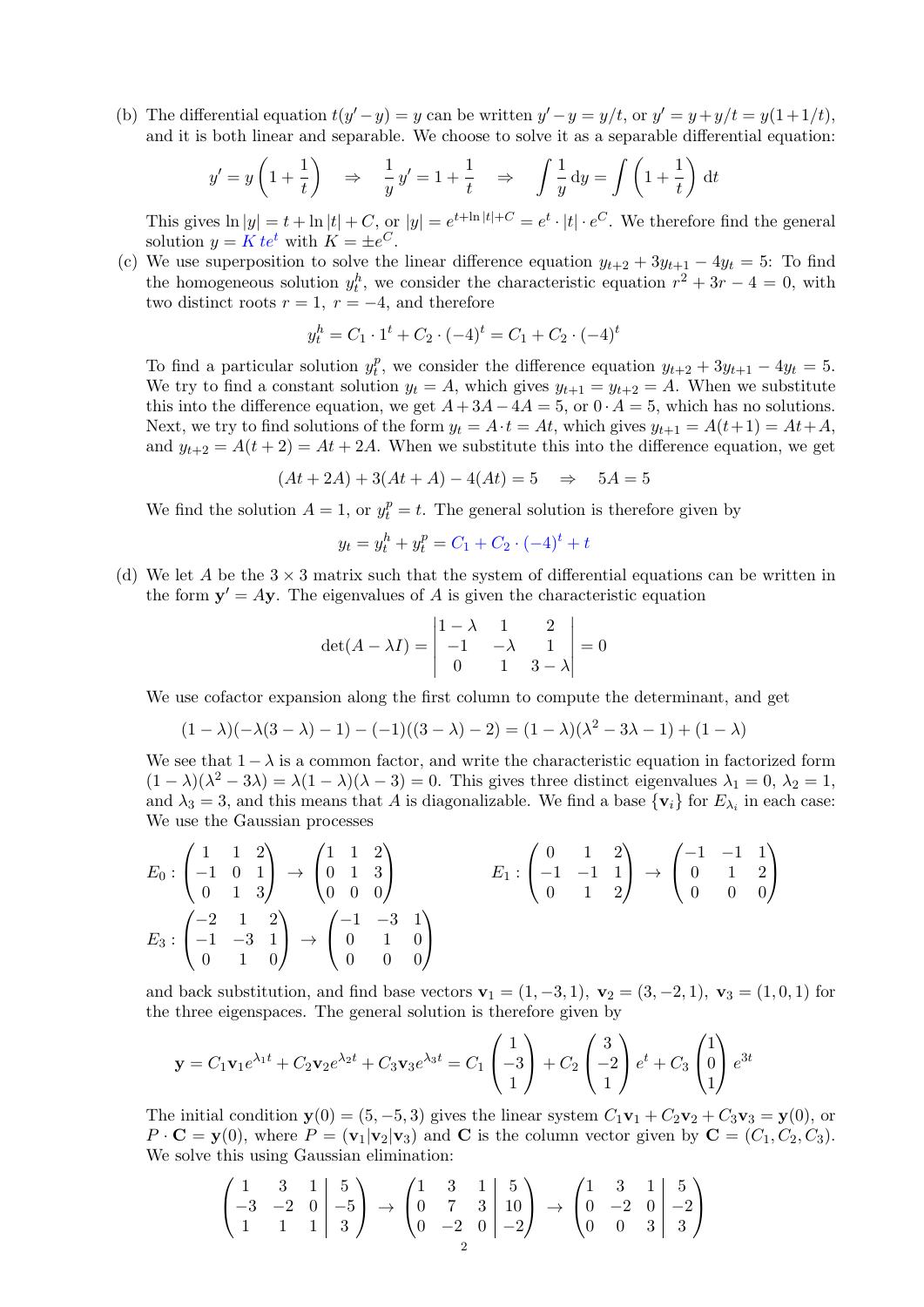Back substitution gives  $C_1 = C_2 = C_3 = 1$ , and we find the particular solution

$$
\mathbf{y} = \begin{pmatrix} 1 \\ -3 \\ 1 \end{pmatrix} + \begin{pmatrix} 3 \\ -2 \\ 1 \end{pmatrix} e^t + \begin{pmatrix} 1 \\ 0 \\ 1 \end{pmatrix} e^{3t}
$$

## Question 3.

(a) We write down the symmetric matrix A of the quadratic form q and determine its definiteness: We find that

$$
A = \begin{pmatrix} 3 & 1 & 4 & -1 \\ 1 & 1 & 2 & 1 \\ 4 & 2 & 7 & 0 \\ -1 & 1 & 0 & 4 \end{pmatrix}
$$

The leading principal minors are  $D_1 = 3$ ,  $D_2 = 3 - 1 = 2$ ,  $D_3 = 3(3) - 1(-1) + 4(2 - 4) = 2$ , and  $D_4 = |A| = 2$ , since the determinant is given by cofactor expansion along the last row:

$$
D_4 = -(-1) \cdot \begin{vmatrix} 1 & 4 & -1 \\ 1 & 2 & 1 \\ 2 & 7 & 0 \end{vmatrix} + 1 \cdot \begin{vmatrix} 3 & 4 & -1 \\ 1 & 2 & 1 \\ 4 & 7 & 0 \end{vmatrix} + 4 \cdot D_3 = -2 - 4 + 8 = 2
$$

Since all leading principal minors are positive,  $g$  is a positive definite quadratic form.

(b) The Kuhn-Tucker problem is in standard form and has Lagrangian  $\mathcal{L} = e^T \mathbf{x} - \lambda (\mathbf{x}^T A \mathbf{x} - 18)$ , where  $\mathbf{e} = (1, 1, 1, 1)$  is considered as a column vector. The first order conditions (FOC) can therefore be written  $\mathbf{e} - \lambda \cdot 2A\mathbf{x} = \mathbf{0}$ , the constraint (C) can be written  $\mathbf{x}^T A\mathbf{x} \le 18$ , and the complementary slackness conditions can be written  $\lambda \geq 0$  and  $\lambda(\mathbf{x}^T A \mathbf{x} - 18) = 0$ . Together, the conditions  $FOC + C + CSC$  are the Kuhn-Tucker conditions of the problem:

FOC+C+CSC: 
$$
\mathbf{e} - 2\lambda A\mathbf{x} = \mathbf{0}, \ \mathbf{x}^T A\mathbf{x} \le 18, \ \lambda \ge 0, \ \lambda(\mathbf{x}^T A\mathbf{x} - 18) = 0
$$

(c) In case  $g(\mathbf{x}) < 18$ , there is no condition, and in case  $g(\mathbf{x}) = 18$ , the NDCQ is given by

$$
rk J = rk (g'_x \t g'_y \t g'_z \t g'_w) = 1
$$

This condition fails if and only if the rk  $J = 0$ , or  $g'_x = g'_y = g'_z = g'_w = 0$ . This is the condition for stationary points of g, and can be written  $2A\mathbf{x} = \mathbf{0}$ . Since  $|A| = D_4 = 2 \neq 0$  from (a), A is invertible, and  $\mathbf{x} = \mathbf{0}$  is the only stationary point of g. This point does not satisfy  $g(\mathbf{x}) = 18$ . We conclude that there are no admissible points where NDCQ does not hold.

(d) We see that if  $\lambda = 0$ , then the FOC's give  $e = 0$ , or  $(1, 1, 1, 1) = (0, 0, 0, 0)$ , which is clearly impossible. By the CSC's, we must have that  $\lambda > 0$  and that  $q(\mathbf{x}) = 18$ . To solve for candidate points in this case, we consider the FOC's, which give a linear system of equations:

$$
2\lambda A
$$
**x** = **e**  $\rightarrow$   $A$ **x** =  $\frac{1}{2\lambda}$ **e** =  $t$ **e** =  $(t, t, t, t)$  with  $t = \frac{1}{2\lambda}$ 

We use Gauss to solve this linear system, and start by switching the first two rows:

$$
\begin{pmatrix}\n3 & 1 & 4 & -1 & t \\
1 & 1 & 2 & 1 & t \\
4 & 2 & 7 & 0 & t \\
-1 & 1 & 0 & 4 & t\n\end{pmatrix}\n\rightarrow\n\begin{pmatrix}\n1 & 1 & 2 & 1 & t \\
3 & 1 & 4 & -1 & t \\
4 & 2 & 7 & 0 & t \\
-1 & 1 & 0 & 4 & t\n\end{pmatrix}
$$

We then use a standard Gaussian process:

$$
\begin{pmatrix} 1 & 1 & 2 & 1 & t \ 3 & 1 & 4 & -1 & t \ 4 & 2 & 7 & 0 & t \ -1 & 1 & 0 & 4 & t \ \end{pmatrix} \rightarrow \begin{pmatrix} 1 & 1 & 2 & 1 & t \ 0 & -2 & -2 & -4 & -2t \ 0 & 2 & 2 & 5 & 2t \end{pmatrix} \rightarrow \begin{pmatrix} 1 & 1 & 2 & 1 & t \ 0 & -2 & -2 & -4 & -2t \ 0 & 0 & 1 & 0 & -t \ 0 & 0 & 0 & 1 & 0 \end{pmatrix}
$$

Back substitution gives  $w = 0$ ,  $z = -t$ ,  $-2y = 2z + 4w - 2t = 2(-t) + 4(0) - 2t = -4t$ , or  $y = 2t$ , and  $x = -y - 2z - w + t = -2t - 2(-t) - 0 + t = t$ . Hence  $(x, y, z, w) = (t, 2t, -t, 0)$ ,